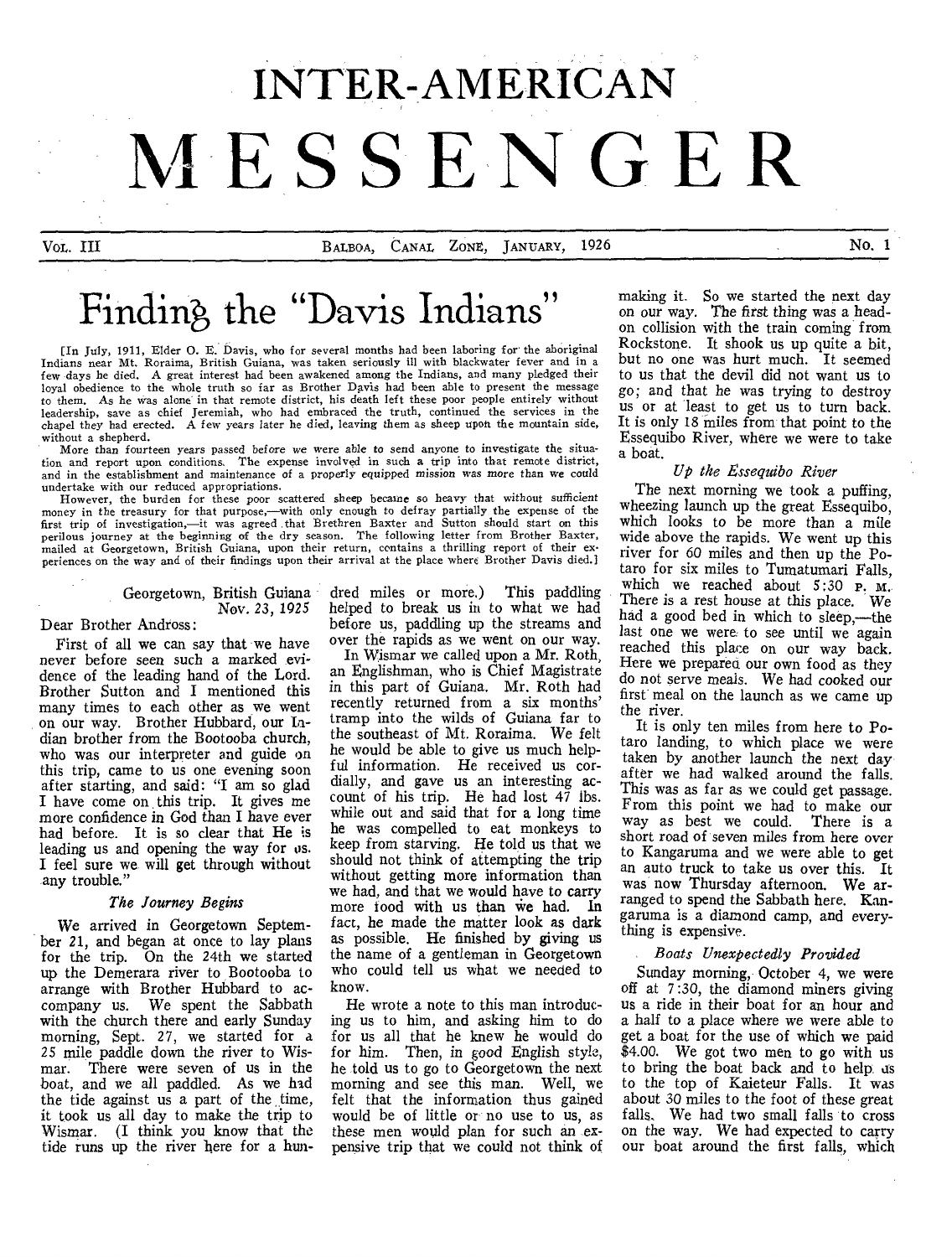would have made us a heavy task; but the Lord provided a boat above these falls for us.

We reached the second falls just as night was coming on, and found Indians camped there. From then' we learned that there was a boat above the falls which they had brought down with them. They told us where it was hidden. This made us very, happy, as we had been told we would find no way to get up the river beyond the falls. No one lives in this part; and it is true that we did not know how we should be able to get on; but we felt we must go and that the Lord would open the way; and you can see how He did, for the Indians had brought that boat down the river and had hidden it above the falls a day before.

On the morning of October 5 we came to the landing place at the foot of Kaieteur. We ate dinner and then made the march of six miles to the landing place on the river above the falls. We found the climb a hard one, and we were tired when we finished the upward march of 822 feet. We went over where we could get a good look at the falls, where the Potaro river makes a direct plunge of 742 feet into a great pool of water in the gorge below. In the rainy season the river is 400 feet wide and 20 feet deep as it leaps over the falls; but when we were there, the volume of water going over was greatly reduced; but I can assure you that it was, a beautiful sight to see that river go tumbling over a cataract five times the height of Niagara. We rested one day at the top of the falls for we had to send the men back to bring up the rest of our things as they could not get them all up the night before.

#### *Crossing the Brazilian Border*

The morning of the 7th we started up the river, having sent back the men with the boat. It took us a day and a half to make the trip to Chinapow, the first habitation above the falls and the place we were to leave the river for our march. We were fortunate to find a Mr. Johnston there, who had come out of the forest only two days before. This shows again how the Lord was opening the way for us. He gave us a good place to hang our hammocks; and we stayed over the Sabbath with him. He got Indians to carry our goods for the day's march over to Mr. Haynes' diamond camp. The Indian is quite small, although each carries .about 80 pounds as a load.

Mr. Haynes received us warmly, and would not hear to our going on the next morning, so we took a day off, and he told us all he could about the "bush," or the forest. He got Indians to take us over to the Brazilian border, to a Catholic Indian mission called "Iwaipai." It took us almost two days to make this trip; and we reached the above named place at 3 **P.** m. Thursday, Octo-ber 15. Iwaipai is some 2,200 feet above the sea and has a splendid climate and rich soil as well as plenty of good water and wood.

#### *Sabbath at a Catholic Mission*

About half an hour before we entered the village the Indians, who were with us, fired two shots to let the villagers know that two white men were coming. Here we had to find Indians to go with us to Mt. Roraima. We found enough willing to go, but they could not leave until they had baked "casava," a kind of bread, to take with them. They said it would take them two days to do•this, so we decided to wait there over the Sabbath, as they promised to be ready to go with us Sunday morning. It was now eleven days since we left the last outpost of civilization; and we were getting quite accustomed to the wild life We had a shed in which to hang our hammocks and were soon at home.

The priest had left some time before; and the Indians, learning that we were missionaries, wanted us to hold a meeting with them. We told them we would do so that evening and while we were getting our meal, one of the Indian women cleaned up the chapel. Then she stood by the altar and rang the small hand bell while the Indians filed into the chapel until about eighty were present. We went in and talked to them of the love of God, while brother Hubbard interpreted for us. They were well pleased; and we kept busy holding meetings for them.

Then they invited us to come and take charge of the mission, promised to do all they could to help us, and said they would all keep the Sabbath. They had heard of Adventists before, and knew something about Elder Davis although he had never visited that part. They enjoyed singing very much, and learned to help us sing our English songs. The Indians seem to be great singers, and are able to learn a tune easily.

Sunday morning we were able to start early. Before we left all gathered in the chapel while we prayed that the Lord would bless us and prosper our journey. Mr. Haynes had told us of a Brazilian bandit who had killed two Americans and an Englishman as well as several servants they had with them. It was quite a bloodcurdling story of how he made the men with him drink the, blood of the slain men. He tried to get us not to make the trip, as he feared harm would come to us. But we told him that we did not feel a man would

be so much of a brute as to kill us when we went entirely unarmed. Well we saw nothing of this man or any other on this trip. In about an hour and a half we had crossed the Ireng River and were over in Brazil. We then began a climb to an elevation of some 3,500 feet.

#### *A Feast in the Wilderness*

Until we reached Iwaipai we had traveled through the forest, except one or two open places. And such forests as we have come through!—great trees one hundred feet to the first limbs and straight as can be!—timber which has never heard the ring of the woodman's ax, wonderful in their virgin beauty!forests of trees of wood so hard that they scarcely decay. We saw giants of the forests lie there entirely covered with moss, and it would seem that a hundred years or more have passed since they fell and yet the wood is sound. These trees are most all much heavier than the water, so that when they fall in the river they go to the bottom and lie there like stone.

At Iwaipai we came out upon the open plains, and could see as far as the eye can reach. The air was cool and we were happy to know that we were on our way; and it now seemed that we were sure to reach the object of our trip. Brother Sutton and I were about half an hour ahead of our carriers. We had missed fruit so much on this trip. It seemed impossible to get any. But just there we came to a patch of wild pineapples. We picked 23. They were good; and we thanked the Lord for spreading such a feast for us in the wilderness. We did not stop for any more dinner.

#### *First View of Mt. Roraima*

For the first four days we saw no signs of habitation at all. The fact is we scarcely saw any animal life altho the grass is beautiful and streams of cool sparkling water are abundant. These streams are generally skirted with beautiful. forests. The march from Iwaipai to Mt. Roraima took us the greater part of six days; and we arrived at the home of the grandson of-Chief Jeremiah about 3 **P.** M. Friday. The morning of the third day we came all at once into view of Mt. Roraima; and it looked as if it were only a little way off. On the fourth -day we met some Indians. These we learned had been followers of Elder Davis, but had quit meeting after the death of Chief Jeremiah, as there was no one to hold the work together. Soon we came to the homes of more Indians and found that all of these had been followers of Elder Davis; but they told the same story. We invited them over to meet with us, and at first they promised to come; then they said they would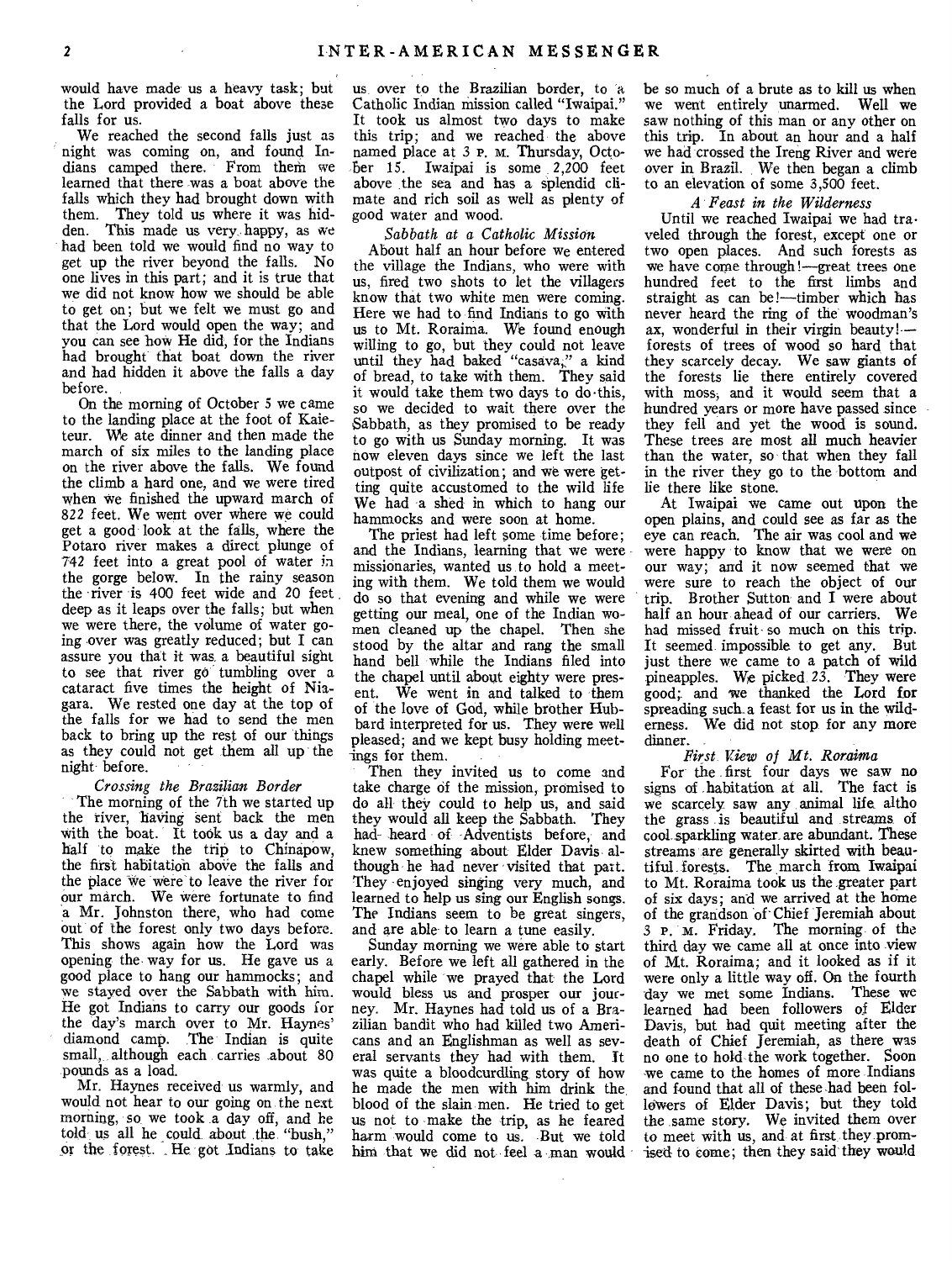not come over there, and wanted us to establish the mission nearer to, them. However a large company from that section did come on over and met us Sunday.

We did some very heavy marching the last two days, and are glad to tell you that the Lord gave us the strength to hold up just fine. We were tired when we arrived; but were in good health and felt fine. There were four Indians carrying for us. We had worship with these each morning before breaking camp; and we feel that they were impressed with the truth they learned while we were together. We were unable to get any food on the trip. Even game could not be found, and it seems that the rivers have very little fish in them. But we had enough with us and the Indians were carrying their own food.

#### *Meeting the "Davis Indians"*

When we reached the place where we could see the home of Jeremiah's grandson the Indians fired several shots. Upon arriving we soon learned that none of these Indians were holding meetings and had not since the death of Jeremiah. We were a little disappointed. We were tired and were glad to swing up our hammocks in a shed they showed us.

We laid down to rest, and a young man came into the shed and said in broken English, "I want to be a good man." The look on his face and the earnest way in which he spoke melted our hearts at once and we said, "This is worth all the trip over here." He at once began to sing: "There's not a friend like the lowly Jesus. . . ." The tune was almost as perfect as if it had been struck on an instrument and the words were well pronounced.

We joined in the singing, and in a few moments our shed was filled with Indians. The women crowded in first and then the men until our shed was not only filled but surrounded with Indians and all joined in the singing. Our voices grew husky as they sang "Jesus knows all about our struggles." We said in our hearts "Yes He does, and He will guide also." I wish you could have seen those happy earnest faces. Reading this report is not seeing and hearing what we saw and heard that day.

That song finished, we paused and one of the Indian sisters, (I can't help but call them so altho none have been baptized) began to sing "Shall we gather at the river," in which we all joined. Oh how\_our hearts thrilled as the words rang out, -"Yes, we'll gather at the river." After the singing of the song Brother Sutton and I said to each other, "We are already repaid many times for all the effort we have put forth to reach here. One of the women then began to

 $\mathcal{L}_{\mathcal{A}}$ 

say something. I felt she was trying to get us to understand something she was saying in her own language, but soon we heard an English word, then another, then all seemed clear as we heard her repeating word for word the song, "Jesus is coming again." She continued to repeat it word for word until she had repeated a large part of the song. Then we all joined in singing it.

Well, it was a blessed time, as we saw those children of nature anxious to learn more of the truth. We had meetings two or three times a day while we were there, and were visiting all the time.

#### *Spreading the News*

Soon three runners were sent out in different directions to announce the fact that the Davis men had come at last. I wish you could have seen these young men greet us as they came to know who we really were. They stroked our faces, patted our cheeks, took our faces between their hands, put their arms about us, and did all they knew to make us sense the fact that they were glad we had come, then they hurried off to spread the news to others.

On Sabbath, groups of Indians came from three different ways to welcome us, and to ask that a permanent worker be placed among them. One delegation came from the Catholic mission about half a day's journey asking us to visit them. As this was very near the place where Elder Davis is buried, we decided to accept the invitation.

#### *Visiting the Grave of Brother Davis*

Early Sunday morning we were ready to start. All the Indians who had come in said they would go with us and we were quite a company. Then some came and said they had just received word that a chief was expected from the other side of Mt. Roraima from another Catholic mission, and that it would be best for us to defer starting until after he had arrived. He came with about twelve others. I do wish you could have seen his sadly earnest face. He had come with an earnest appeal that we come over and take over the Catholic mission in that part.

"I built the mission," he said, "it is mine. We don't want the Catholics and did not when they came." He wanted us to pass by there on our return trip, and spend a Sabbath with them. He simply would not take no for an answer. "Well," we said, "we are ready to start over to visit this other mission, and the grave of Brother Davis, will you go with us over there?" "Yes, I am ready," he said, so we started on a little after ten.

It was almost 2:00 P. M. when we came to the place where our mission stood in ruins. It is quite a large building.

Perhaps it would seat 200 or 250 people. It is not broken down as yet, but is in a bad condition. Just to the left of the mission building stands the house<br>in which Brother Davis died. It has in which Brother Davis died. now fallen down. The man who had buried him was leading the way out across the little creek toward Mt. Roraima. Pausing suddenly, he pointed to the ground. There in the grass we could see distinctly the edges of the grave. It was sunken some six inches and the sides were clearly revealed.

We stood and looked at it for some minutes with a sense of solemnity, as we thought of his having laid down his life there in that obscure corner of the world, and that we were the first of our people to see the spot after almost fifteen years had passed. So far as we could learn only one other white man has ever seen the grave. This was a man from Wismar who had walked out in that part shortly after the death of Elder Davis, had found the grave, and learned the story. He it is who took the picture of the grave which appeared in the *Review* some years ago with Chief Jeremiah standing near holding the umbrella of Elder Davis. The Indians told us that while this man was taking the picture they stood around the grave singing, "Jesus knows all about our struggles."

#### *Brother Davis' Last Message*

On the way over to the grave we were met by the son of Chief Jeremiah, who had been told of our coming and who came in from a day's march to meet us. He at once handed to us a little bundle of papers which he said his father had given him at the time of his death. It proved to be several different pages giving the names of Indians who had promised to obey the truth. There was also a letter which I will copy here just as it is written. We brought the letter but left the other papers with them, as they were of no special value and we felt they should be allowed to keep some of them. The letter follows:

Mt. Roraima, Br. Guiana July 17, 1911.

"This is to certify that I visited the above mentioned place from June 27 to July 18, and called the Indians from the surrounding towns and presented to them in a clear manner the Gospel of Christ and the doctrines and principles of the Seventh-day Adventist church in which about 130 persons (Aboriginals) professed faith, and solemnly declared their intentions to live true and loyal to the same, whereupon I established a mission station to be known as the Mt. Roraima Seventh-day Adventist Mission of Aborigines; the site for said mission being at the foot of Mts. Roraima and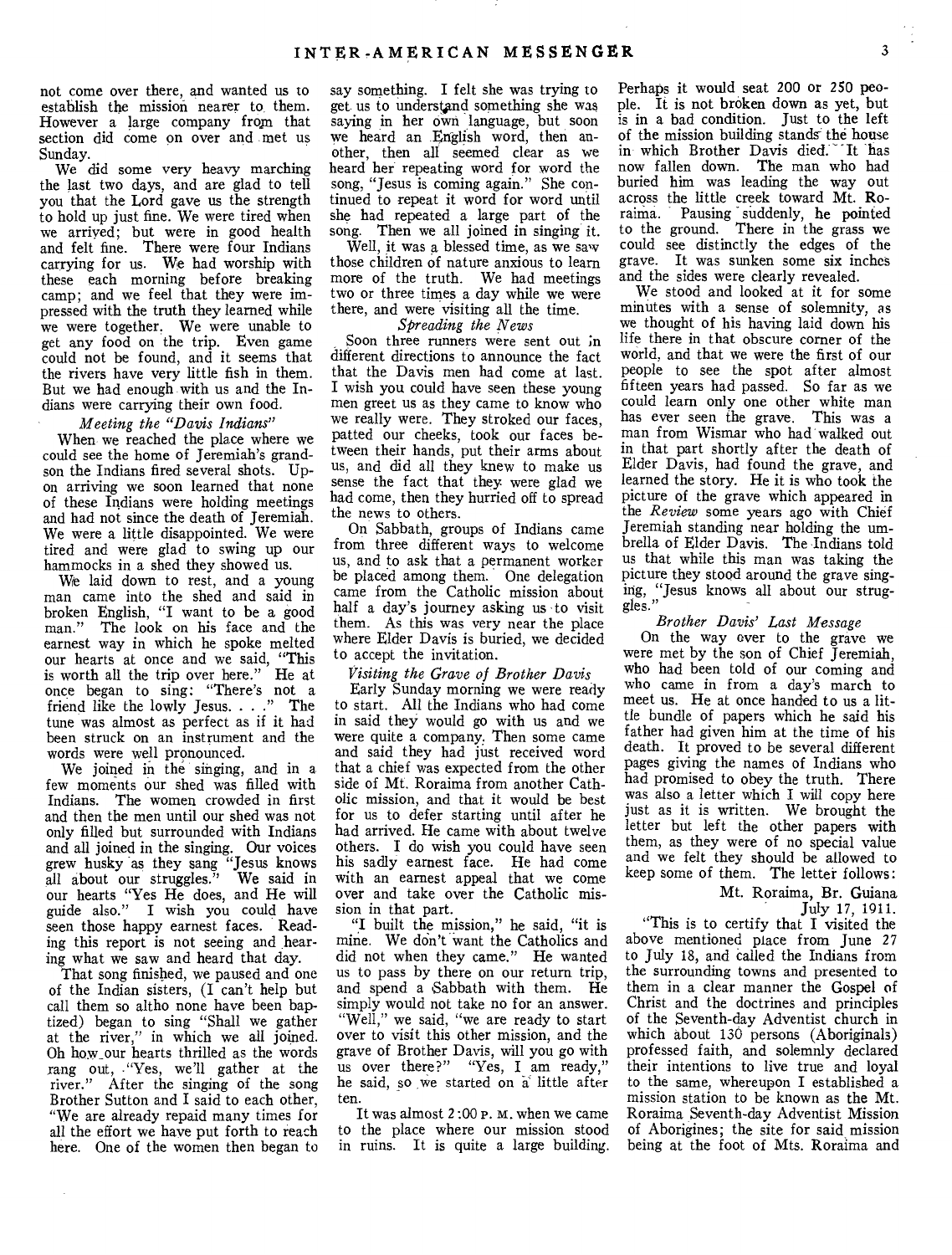Enkinem on the South known as Jeremiah's place.

"I also gave names to nearly all who were present, a record of which was made and is lodged for the present in the Conference Office at Georgetown, British Guiana. A record of the establishment of this mission is on file in the aforesaid office.

"The Indians all declared me to be the first and only Missionary or Minister that ever visited them."

Elder 0. E. Davis

#### *President of the British Guiana Conference of Seventh-day Adventists.*

Most of the papers they had were dated July 18 and the Indians told us he died two days after this time. We searched everything for evidence that-he knew something of his death coming soon, but everything seemed to be without any indications of his thinking he was going to die. The above letter is written in a good clear hand. The Indians tell us that he died two days after he wrote the names of the Indians and all these are dated the 18th. However the diary which came down gives it that he died the 31st. I cannot help feeling that the Indians have it right. It is possible that more will be learned as the workers, who go back there, have a chance to learn the ways of the Indians a little more and get them to tell more than they told us. It was the 25th of October that we visited the grave.

#### *Two More Catholic Missions Visited*

We went on over to the Catholic Mission just across the river from our old mission and the grave of Elder Davis. They say this is the line between Venezuela and British Guiana. We held meetings both night and morning with the Indians there, and then went back to the grave of Brother Davis. We spent several hours fixing it up and left the place well marked. We then marched back to the grandsons of Jeremiah, and stayed until the morning of the. 29th.

The Indian chief from the other side of Mt. Roraima would not leave us until we had promised definitely that we would be there to spend the next Sabbath with him and the company at the Catholic mission. Getting our promise he returned to gather the Indians together to meet us.

During these days, before we left to make this visit- the morning of the 29th, we were constantly with the Indians, holding meetings with them and visiting with them. I wish you could have seen them voting to ask us to send the missionary to them and to carry their love and regards to the brethren and sisters. When Brother Hubbard translated to them our desire to have

all hold up their hands who would promise to keep the Sabbath and be true followers of right, who would welcome the missionary and who wished to send regards to you, the entire company held up both hands and jumped up and down calling for the missionary to come.

It was Friday noon, October 30, when we reached the camp of the Indian chief who had come to call us. We had a heavy day and a half march to reach his place. As we came up he had the company all arranged in a row so that we could pass by and shake the hands of all. There were fifty or more of them and they gave us the best welcome they knew how. We held meetings with them several times on Sabbath as well as Friday night *And* Sunday morning. We found that the chief gathered the company together at daylight and taught them to pray.

He is a very earnest man and Brother Hubbard told us for what he was pray-<br>ing. A large portion of his prayer A large portion of his prayer was for us, asking that the Lord would guide us, and thanking the Lord for sending us. Then he prayed that the Lord would soon send the missionary to live among them. He prayed this way both mornings that we were there. All of this company voted in the same enthusiastic way to call the missionary and send regards to the brethren and sisters.

#### *The Farewell*

I should tell of our leaving the home of the grandson of Chief Jeremiah. Two of the young men one on either side of Brother Sutton took his arm and started off with him and two in the same manner with me. We stopped three times and said good-bye to them before they turned back, and even then it was only about an hour until they caught up with us again, this time with their hammocks and food for the trip. They came eight days' march with us.

The fact is there was a company of twenty-one Indians who came with us that far. Four came on down with Brother Hubbard. He will have them work with him for a time to learn what they can of meetings at our church at Bootooba and perhaps get some of the English language.

I must not go more in detail as there would almost be no place to stop. The Lord blessed us at every turn. Even the natives noticed that almost every night we were under shelter it rained, but the nights we slept in the open, as we did most of the time, it did not rain.

When we got back to Iwaipai, the Indians there were more friendly than ever and urged us to come and take charge of that mission. In a meeting they spoke openly of our coming and teaching them how to be better, to build

better homes and plant more things to eat. "We want you to come and show us how to build a good mission." They said they would all keep the Sabbath if we would come.

I can not tell you, Brother Andross, how it thrilled me to learn from your letter of the way money has been provided to open this mission. The thing which impressed me so much is that the money must have been placed in the General Conference treasury about the time we left on this trip. As soon as we stepped out by faith the Lord provided the means.

Yours in Christ, W. E. BAXTER.

#### *MORAL AND SPIRITUAL STANDARDS*

"This know also, that in the last days perilous times shall come." 2 Tim. 3:1.

Repeatedly the Scriptures designate the last days as being full of danger. However, the danger, the perils, that distinguish the last days will be recognized only by those who are familiar with the Word of God, and who "dwell in the secret place of the Most High."

"We need not say, the perils of the last days are soon to come upon us. Already they have come. We need the sword of the Lord to cut to the very soul and marrow of fleshly lusts, appetites, and *passions."—"Testimonies," Vol. 8, p. 315.* 

Recently the President of the United States, in an address to a religious convention, is reported to have used the following significant words:

"With the extension of knowledge and science, with the new powers that these have conferred, there are a multitude of ways and opportunities for committing crime, for doing- wrongs which result in personal and property injury to others, and for perverting that which ought to minister to our well-being to the service of evil- ends which in former days did not exist. Temptations have been both multiplied and intensified. The perils both to the individual and to society have in numerous ways been increased many-fold."

Membership in the church does not guarantee freedom from the multiplied and intensified temptations of this hour of extreme peril. Constant watchfulness and increasing vigilance in our spiritual warfare is the only possible means of salvation now. We must keep our eyes fixed on the goal while we press onward, upward, and heavenward.

Conscious of the dangers that surround the church of God in this hour of trial and, with a deep sense of responsibility as watchmen upon the walls of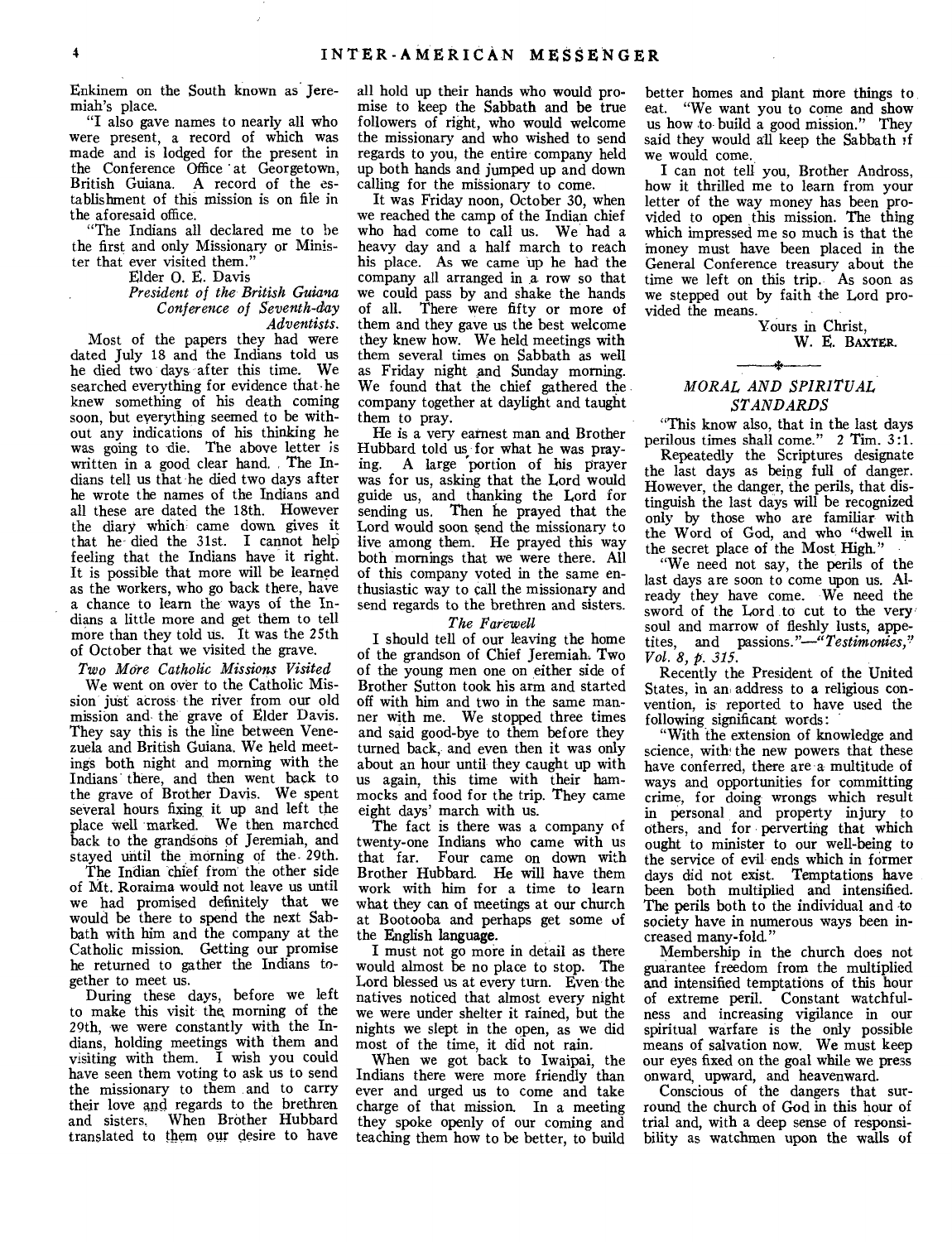Zion, the representatives of this worldwide work in Autumn Council assembled, adopted the report that follows.

#### E. E. ANDROSS.

REPORT BY THE AUTUMN COUNCIL COM-MITTEE ON MORAL AND SPIRITUAI. STANDARDS

We have reached the days of peril foretold by the Scriptures. Spiritual declension and moral degeneracy exist on every side. The days typified by the times of Noah and Lot are but masquerades under the guise of Christian names and ethics, and find ready entrance to the hearts of many professed Christians. Moral impurity is threatening the lives of thousands. The marriage relation, instituted by a wise Creator for the protection of the home, as a bulwark of society, and as a barrier against license, has become the target of special attack by the enemy of all righteousness. Divorce oftentimes based upon the most trivial excuses, is alarmingly on the increase. Modern styles of dress, the influence of which destroys modesty and ministers to unholy propensities, worldly amusements with their suggestive portrayal of sin and crime, pernicious literature with its insinuating appeal to infidelity and impurity,—these unholy influences are honeycombing society, destroying the home, and weakening the State. The church of Christ, surrounded by these evil influences, must stand in the purity and integrity of her high and holy calling, loyal to the truth and to the principles of simplicity, modesty and dignity which characterize the followers of the pure and holy Saviour.

In view of these conditions, and the dangers which confront the church, we sound the following solemn warning to our brethren and sisters throughout the world:

#### *ON MORAL INTEGRITY*

Recognizing that the true objective of this movement is to prepare a people for translation into the presence of a pure and holy God, and that this calls for a ministry whose leadership is deeply spiritual and pure, and above every taint of moral corruption prevailing in this evil age; therefore,—

*Resolved,* That this General Conference Council, speaking for the Seventh-day Adventist denomination, hereby declares in unqualified terms against everything that in thought, word, or act tends toward that which is immoral, and also places itself on record as requiring of all conference and institutional workers careful attention to those principles that make for clean thinking and living, in order that our church and institutions may be under the leadership of men whose lives are above reproach.

*We also recommend, 1.* That as a means of maintaining the integrity of the ministry, where a conference committee is obliged to deal with a worker on account of improper conduct, a written statement of this be made to the officers of the union involved, and also to the General Conference officers.

2. That our churches use great care in maintaining the highest standard of moral conduct in the lives of its members, giving attention to the proper instruction of our *young* people in an endeavor to shield them- from the evil influences of this age.

3. That diligence in church discipline be used in maintaining the highest moral standards in the church.

4. We recommend to our workers the careful consideration and acceptance of the instruction contained in the Spirit of Prophecy, in the chapter, "Avoiding the Appearance of Evil," (Vol. 5).

#### *ON MARRIAGE*

*Whereas,* Our experience has taught us that disregard of . the plain counsel of the Word of God respecting the marriage of our people with unbelievers or those not of our faith often leads to sorrow, disappointment and shipwreck of faith; therefore

*Resolved,* That we urge. our workers of experience to give counsel and instruction on the subject of marriage to our young people at appropriate times and places, emphasizing the sacredness of the marriage covenant and the need of divine guidance in taking any step vitally *affecting* their future happiness and usefulness, as well as warning against the danger of marriage with unbelievers or those of a different faith; and further,— *Resolved,* That in the marriage ceremony,

simplicity be observed, and that some such sim-ple- formula as that in "Manual for Ministers" be used; also that we look with disfavor upon the ring ceremony, and upon our ministers officiating at marriages of believers with unbelievers or with those not of our faith.

#### *ON DIVORCE*

In view of the alarming increase in the number of divorces in the world, and of the growing disregard for the sacred vows of marriage, many seemingly considering marriage only a temporary social adventure, to be entered into lightly and abandoned at will; and,—

*Whereas,* There is constant danger of our people- being drawn away by- the spirit of *the*  times and looking with conplaisance upon that which the Word of God 'condemns; therefore be it—

*Resolved,* That we greatly deplore the evil of divorce and place our emphatic disapproval upon any legal action for the separation of those once married on any ground other than that given in Matthew 5:32.

#### *ON LITERATURE*

*Whereas,* The reading of books and magazines containing sensational stories, whether true or false, and many of which contain immoral sen*timents* and indecent pictures, is *one* of the cunning devices of Satan to deceive and lead away our people, to consume the time and lessen the spirituality of workers and laymen, destroying interest in the Bible, unfitting the mind for<br>usefulness and disqualifying for spiritual usefulness and disqualifying for exercise,—

*Resolved,* That we therefore place our unqualified disapproval upon the reading of such literature.

#### *ON MOVING PICTURES*

Recognizing the need of lifting up a standard against every influence that threatens the life and well being of the church; and,—

*Whereas,* The moving picture or other theaters are becoming more and more a menace to morality and destructive of spirituality, in many cases leading to a false and lowered standard of life; therefore,—

*Resolved,* That this Council declares its emphatic disapproval of attending moving picture theaters and other questionable places of amusement, and calls upon our workers, church officers, and lay members, young and old, to refrain from this evil practice.

*ON COMMERCIALIZED AMUSEMENTS* 

Realizing that we are living in the last days, when men are "lovers of pleasure more than lovers of God,"—

*Resolved,* That we warn our people against

the spirit of this pleasure-loving age, and the commercialized amusements so prevalent. *ON DRESS* 

One of the great *safeguards of social* purity as well as of spirituality, is modesty, simplicity, and propriety in dress. It is very- essenthat the high standards set forth in the Bible and the Spirit of Prophecy should be maintained, first by the workers and their families, and also by all our people.<br>"A person's character is judged by his style

of dress. A refined taste, a cultivated mind. will be revealed in the choice of simple and appropriate *attire."—"Education;" p. 248.* 

It is very apparent that many prevailing fashions and fads in dress are productive of great harm to our people. We are told that—

"Fashion is deteriorating the intellect and eating out the spirituality of our people," and that "obedience to fashion is doing more than any other power to separate our people from God."—Vol. *4, p. 647.* 

The exhibition of pride and vanity, or  $\cdot$  immodesty in dress or the slavish following of fashions which tend to obliterate the distinction between the world and God's peculiar people by either men or women, have a decided influence upon their moral and spiritual life.

In view of these dangers, we earnestly urge all our workers, with their families, to resist the encroachments of the world, thus setting an example for the flock, and educating all to maintain standards in dress consistent with the solemn *message* committed to us.

We also urge that not only field laborers, but conference, office, publishing house, and sanitarium employees, and all other workers, unite with our training schools in maintaining true Christian standards in this matter.

*In conclusion,* Your committee wishes to express its profound conviction that the foregoing resolutions will fail of accomplishing their desired purpose unless accompanied by a deep spiritual experience that will cause a reformation of life.

We therefore urge all our people to unite with our workers in a renewed consecration of body, soul and spirit to the finishing of our task. —4\*

#### **ANTILLIAN UNION MISSION**   $\epsilon$  2.A, Havana, Cubaana, Cubaana, Cubaana, Cubaana, Cubaana, Cubaana, Cubaana, Cubaana, Cubaana, Cubaana, Cubaana, Cubaana, Cubaana, Cubaana, Cubaana, Cubaana, Cubaana, Cubaana, Cubaana, Cubaana, Cubaana, Cubaana, Cubaa

|  | Corrales 2-A, Havalla, Cuba |                 |                          |  |                  |
|--|-----------------------------|-----------------|--------------------------|--|------------------|
|  | J. A. LELAND                | <b>Contract</b> | ٠                        |  | · Superintendent |
|  | A. P. CHRISTIANSEN          |                 | $\overline{\phantom{a}}$ |  | Secy.-Treas.     |

#### *A VISIT TO CAMAGUEY*

The writer spent a few days with Brother Manuel Avila in Camaguey. We visited some of the places where interests have been developed. On Sabbath the ordinances of the Lord's house were celebrated after the baptism of six believers in a beautiful stream near the city.

Years ago these new believers had their attention called to the message by a colporteur. Last year Julian Hernandez, one of our colporteurs, sold them another book, and began to give them a few Bible studies. As they manifested a deep interest, he encouraged Brother Avila to make them a visit. As a result we have six new earnest members.

In Camaguey there are at present about eighteen Jamaicans, who are assisting in the Sabbath services. Some of these have come there recently to find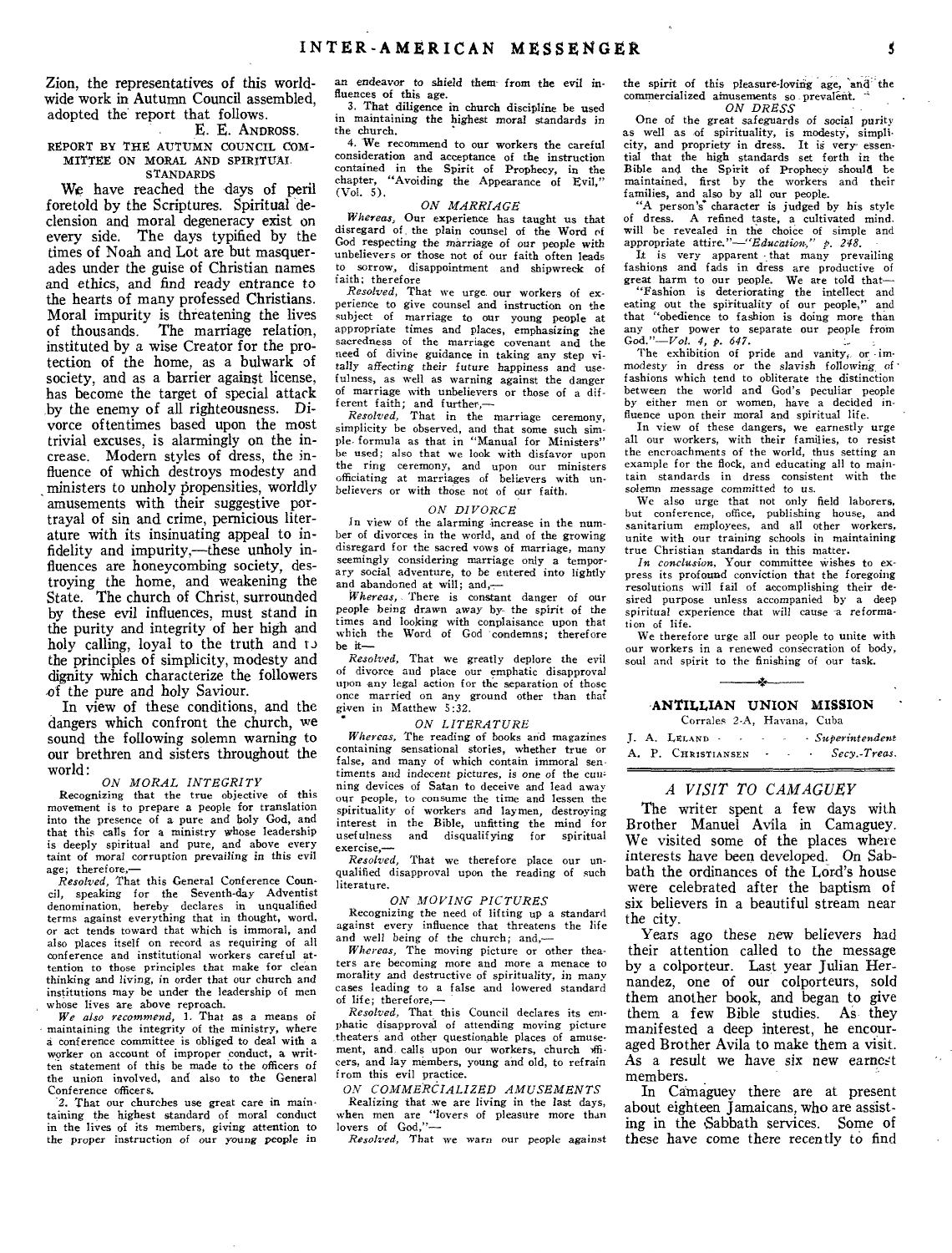work in that city. A very good spirit is manifested by them. They are earnestly trying to place themselves in right relationship with God and this movement.

We also visited Vertientes, a large sugar center, where about twenty Jamaicans are keeping the Sabbath. Some of these accepted the message before they left Jamaica, while others have recently given their hearts to the Lord. We found them of good courage, and earnestly trying to hold up the light. They have put up a neat little chapel where they can conduct their Sabbath services. Brother H. S. Llewellyn, who acts as leader of the company, has about thirty years of experience in this message and his faithfulness and earnestness is a great inspiration to the company. They are endeavoring to do some missionary work. Eleven are waiting for baptism; and we hope that many in that place, who are still groping in darkness, will be persuaded to come to the glorious light of heaven.

The Lord has put His' hand to the work of gathering out a people for His name. We earnestly pray that this work may go forward with greater power in all parts of this island. The few moments that are left should be devoted to rescuing the lost and seeking the Lord for greater efficiency in soul-winning.

C. V. ACHENBACH.

#### *WORK IN GRAND CAYMAN*

The following is a report from Brother H. P. Lawson in the island of Grand Cayman:

"We are still at the firing line. The devil is against us bitterly. We had to rescue one of the new converts, as her husband threatened to kill her. The last three converts are suffering real persecution, just as those we read about in some other places. One young woman from the - church was not out yesterday; her mother was determined to hold her by force if she attempted to go out; and has promised her all the dresses she wants if she will not come back to the church. These certainly need our prayers.

"I concluded the study of the Third Angel's Message this morning with a family. The wife has signified her intention to unite with God's people and to keep His Sabbath. The husband believes, but did not state his intention. I believe he will be coming soon.

"The work is apparently going slowly, but by the grace, of God and with His help, there is going to be a harvest of souls from Grand Cayman."

In June 1924, during our last conference session, Brother and Sister Law-

son were asked to take up work in Grand Cayman, and they have been doing faithful work over there. They do not have the conveniences that we have in some other fields, but they are giving their lives for the establishment of the truth in those neglected places. Let us pray earnestly for them that they may have health and souls for their hire. Workers located in such places get lonely, and they do need our prayers and words of encouragement. We feel sure that those in this great Inter-American Division will be glad to know that the truth is taking firmer footing<br>in such places. [J. G. PETTEY.] in such places.

#### *BELIEVERS IN SAGUA*

Recently I answered a call to one of the towns in northern Cuba, near Sagua, a place twice the size of Santo Domingo, where we have never entered, except that some girls have sold papers there. I went there because of several urgent calls from one of the paper workers, and now she writes me thus: "You do not know the joy I have. The second service you held here affected a woman so much, that she said she would never again work on the Sabbath."

Several have started to keep the Sabbath and are pleading with us to return to hold more meetings. They have purchased Bibles and quarterlies and are studying their Sabbath school lessons. One Sabbath, as soon as I arrived in the home of one of our believers there, the brother-in-law came in with his Bible. Soon his wife and children followed, and several neighbors came also.

After explaining our world-wide message, and how God made the Sabbath at creation, and wished us to keep it holy, we had prayer. All kneeled and joined me in repeating the Lord's prayer. That evening about 100 attended bur meetings. They were respectful and listened with interest, and are calling<br>for us to return. C. J. Foster. for us to return.

#### *SANTO DOMINGO*

Recently I visited our little church at Barahona and found all the members enthusiastic in the work of saving souls. Seven were baptized; a good class was organized; and we hope that a baptismal service can be held each quarter. Since the death of Brother Martinez the only church officers were a deaconess, and a church clerk. Brother Brito is to spend a little time there preparing other new believers for baptism.

WILLIAM STEELE.

| AZTEC UNION MISSION                        |                   |                          |                |
|--------------------------------------------|-------------------|--------------------------|----------------|
| Calle de Jalapa 210, Mexico, D. F., Mexico |                   |                          |                |
| D. A. Parsons                              | <b>Contractor</b> | $\sim$<br><b>Service</b> | Superintendent |
| C. V. Williams                             |                   | $\sim$                   | - Secv.-Treas. |

#### *BOOK WORK IN THE AZTEC UNION*

On a recent trip through one part of Mexico, I was deeply impressed with the results of the book work. I am convinced, as never before, that the publishing work is bringing a knowledge of truth to many who would not otherwise hear it.

I have just visited a family consisting of nine persons. One of our colporteurs had come to that home. He found that, for some time, they had been in possession of a Bible, but had not looked at it. He taught them its value, andended up by convincing them of the truth. All except the two boys working in government offices have decided to keep the Sabbath now, and they are looking forward to doing the same very soon.

Another colporteur writes me of the interests he has raised up in four towns in the state of Morelos. I have visited one of these towns; and surely the people did plead for someone to come to teach them the truth. There is no one to send. That is the sad part of each story.

Four sisters have been working in Veracruz with "Our Day." They have not only sold many books in the homes and offices, but have found persons willing to study the truth with them. They were going to some homes to give Bible readings as well as giving studies three times a week to a class of 20 to 25 interested people.

Besides the 40 or more colporteurs, working in Mexico, we have four in Guatemala. And now the tract society there is on a better footing; and the men have never had better success than at the present time. A little is being done in Salvador, but not a tithe of what can be accomplished in so fertile a field. Honduras for a long time has done her share with both English and Spanish books, but more is being done with the latter now; and there are prospects of fruitful returns in the near future.

"How long, Oh Lord, how long!" must we let interested people cry in vain for help in learning all the message, so as to obey it and be ready for Jesus when He comes! How many more might be brought into the church were there funds enough to get the workers to instruct these people pleading for help! Would that those who have more than they need would recognize their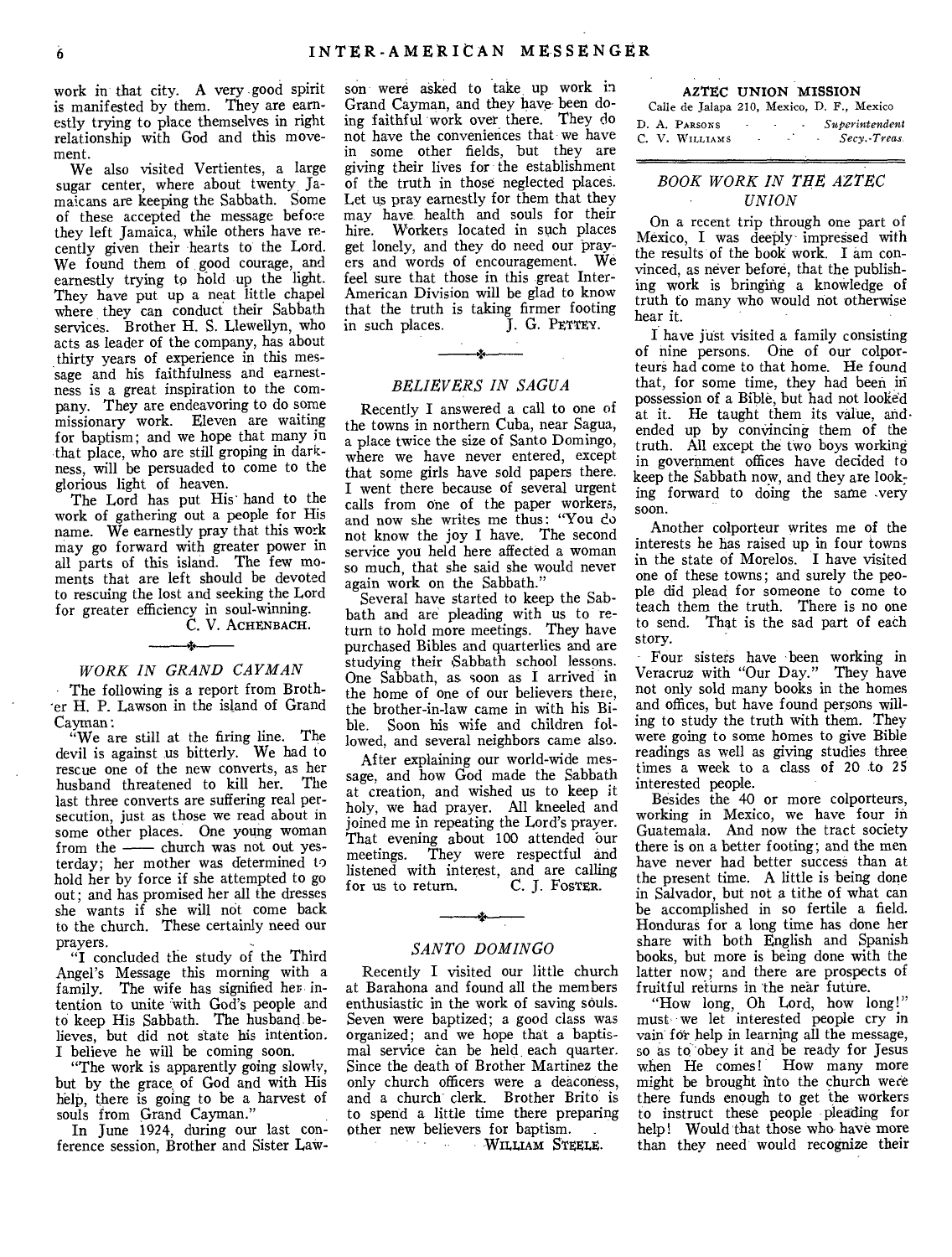opportunity NOW, and help by being more liberal in their gifts that something may be done to alleviate this<br>situation. H. A. B. ROBINSON. H. A. B. ROBINSON.

#### بازب *VICTORIES IN HONDURAS*

Most of our work in this field has been for the English speaking population in the Bay Islands and the north coast. We, therefore, are encouraging the work among the Spanish people. Brother De la Cerda of Guatemala has come and is now located at La Ceiba. We are sure that he will be able to do good work on the north coast of our republic, as many have asked for a worker, and there seems to be a good interest in different places.

About a year ago a native lawyer in La Ceiba accepted the truth. Last May he was appointed judge in the city of Trujillo; and being very devoted, he went immediately to work to get others interested in the truth. When I visited Trujillo lately, I was surprised to find a Sabbath school of about twenty members.

Among those who were studying their Bibles were two other native lawyers, the post-master, and several business men of that locality. They had already laid plans to build a church and the city had donated a well-located lot for that purpose. Funds were on hand to war- ,rant the building of this church and just a few days ago, we received news to the effect that the edifice was almost completed. There is no other Protestant denomination in that town and it is needless to say that the Catholic priest strenuously objects to our entering that territory.

A letter received three days ago states that several are ready for baptism in Juticalpa in .the interior, where Brother Almendares is holding up the torch of truth. We have no worker for the capital now but expect to have someone shortly for that important place.

Brother Connolly is working in the Bay Islands, Elder Overstreet is in Belize and Brother Cary looks after the work in Tela and Puerto Cortez. We are of good courage and solicit the prayers of God's people for the work and workers of Honduras.

#### E. J. LORNTZ.

#### $\rightarrow$ *TWO SCHOOLS IN HONDURAS*

With a feeling of joy tinged with sadness, Brother Kissendal and I bade farewell to relatives and friends as our good ship bound for the shores of British Honduras, glided out of Kingston harbor. Trusting in our heavenly Father's care, we resigned ourselves to His will.

Elder and Sister Overstreet welcomed us to our new field, when we reached Brother Kissendal remained with them for school work; while I, in a two-masted schooner, sailed on to Spanish Honduras to enter a school room at La Ceiba.

I found a school with an enrolment of 38 already in progress. Soon I got into the routine and now I am endeavoring by God's help to do the work He has assigned to me.

Aside from my school work, Brother Neblett, the church leader, and I are holding a series of meetings. The interest is good.

As leader of the Missionary Volunteer society here, I am pleased to say that our young people are endeavoring to keep abreast of others. Standard of Attainment lessons are given, two are taking the reading course, and a good interest is shown in the study of the Morning Watch texts. Besides scattering other literature, we are endeavoring to distribute systematically eighty of the Bible Truth Series each week. E. S. RIETTIE.

#### *MORE GOOD NEWS FROM SALVADOR*

We are glad to report advancement during the past quarter in our work in Salvador. There have been added to our membership by baptism during this time twenty-eight; and many more are preparing for baptism. In new places where we have never done any real work there are excellent openings. In one place there are eight families waiting to hear more of the truth. We are definitely planning on several series of public meetings; and are sure the Lord will bless in these efforts. Please remember us in your prayers as we undertake this work.

As I scan the daily papers these days and see how the clouds are thickening over in the East, I am more and more impressed with the shortness of time left in which to work, and with the necessity of carrying out plans which will bring results. Soon the conflagration will break all over the world, so what we do, must be done without delay. We have yet a great work to do, and we cannot do it in the ordinary way. We must have a greater endowment of the Holy Spirit, a consecration such as we have never known before. We must let the Lord use us to carry out His plans. I know the work is going to be finished on time, and that will be very soon.

Truly the faithful colporteurs have a great part in this closing work. Four young men, just baptized, have been

traveling afoot throughout the country, rain or shine, selling our small books. I have found that those little books always awaken an interest in the truth. A number of persons have already become interested as a result of this work.

In our churches, I long to see every member a missionary. When that is made the first business, the church will grow and the work will soon be finished: and we rejoice that we have some real home missionaries here in. Salvador, and that the number is growing.

A few weeks ago a number in the San Salvador young people's society took the Bible doctrines examination. We hope that other churches in this field will follow their example. We also are about to, begin the study of denominational history, and before the end of the year a number can pass in this also; and thus become members of attainment.

ELLis P. HOWARD.

#### لمخب *PRAY FOR TEHUANTEPEC*

Brother W. F. Mayers, who for more than fifteen years has been laboring as a colporteur evangelist in Mexico, recently visited believers in several places in the Tehuantepec district while enroute to Guatemala. These visits were a mutual pleasure to Brother Mayers and our believers, as he labored in this district ten years ago. Now Brother Mayers goes to take charge of the colporteur work in Salvador and Honduras.

Brother I. D. Sanchez writes that he has organized a Sabbath school where he is laboring. Our work is growing fast.

A Sabbath school and young people's Missionary Volunteer society has just been organized at Orizaba. We have here only nine baptized members but there is a regular attendance of about thirty, most of whom are candidates for baptism in the near future. This city is the present headquarters of the Tehuantepec mission.

Throughout the Tehuantepec mission from our companies, isolated believers, and interested individuals, calls are coming for workers to take care of the growing interest in our message. The lack of workers prevents us from answering these calls as we should. Only God can help us in this great need for money and workers to finish the work. We need the prayers of all our believers for this divine help. [1]  $\overline{B}$ . NELSON. J. B. NELSON.

#### A. *TELA, HONDURAS*

It is nearly two months since my family and I were asked to locate in Tela to engage in evangelistic work.

With the blessing of God I can report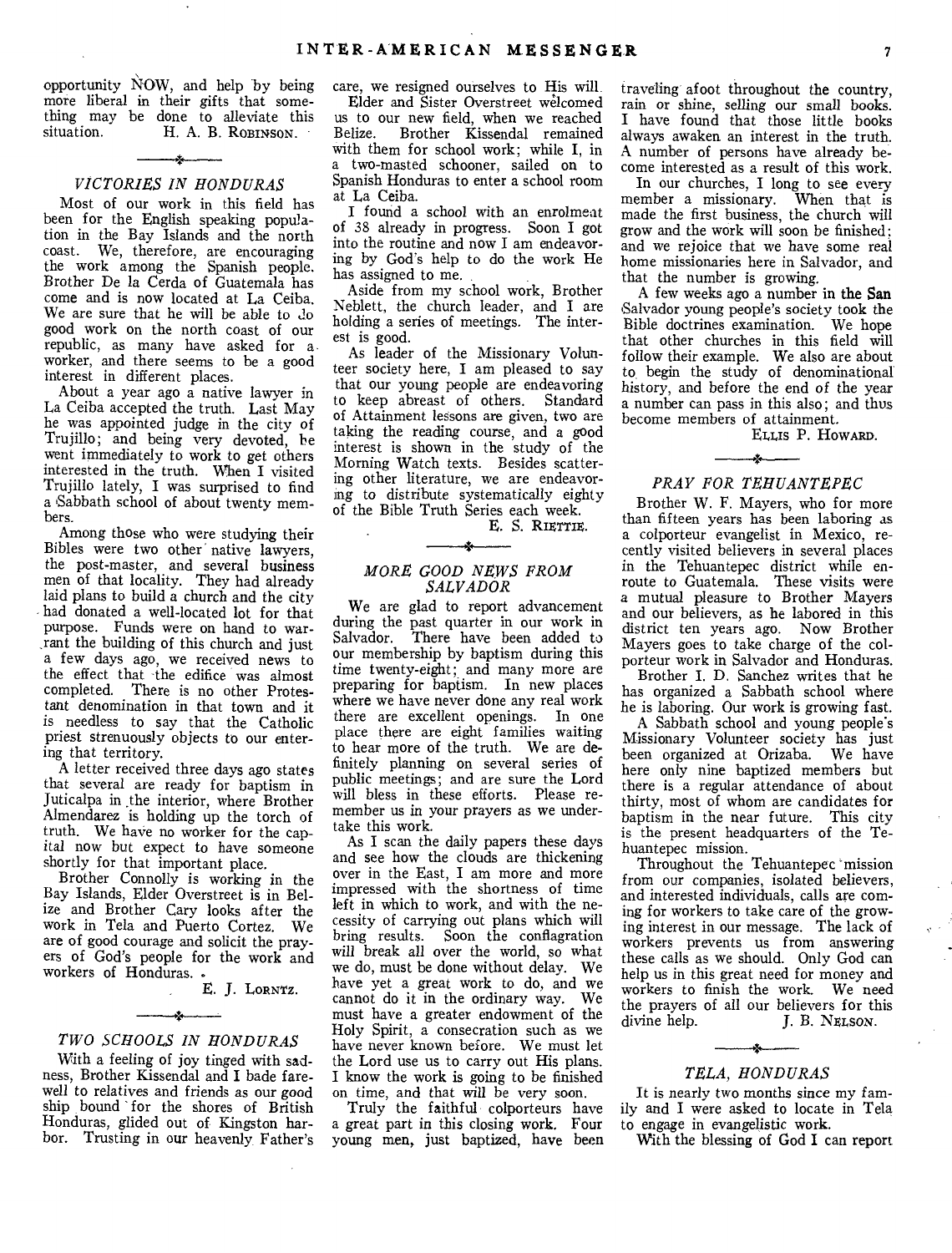progress. One home has been opened for us and there we are conducting meetings Sunday and Wednesday nights.

We have an English Sabbath school of between six and eleven members in the house where we live; and we also have started a Spanish Sabbath school that promises to be as large or larger than the English.

By getting acquainted with the people, by house to house visits, I have been able to sell over 100 books, papers, and Bibles; and I have sent in ten subscriptions to our truth-filled papers. Hundreds have received papers and tracts free, and thus the seed is sown.

Only a beginning has been made so far; and we solicit your prayers that a substantial work may be built up here, and souls be won for the heavenly garner. F. E. CARY.

#### *AZTEC NEWS NOTES*

Alterations, to be made in the Queretaro office building, will provide a beautiful church building for Mexico City in the best section of this great city. The new structure will be roofed with a concrete dome and will seat two hundred people.

Brother C. V. Williams, the secretarytreasurer of the union, will spend some time in Tampico, in behalf of the Harvest Ingathering. Tampico is in a rich oil district; and Brother Williams is acquainted with the oil men. He will take with him a letter from the minister of China, encouraging the Chinese of Mexico to give to our work.

Elder Winter, superintendent of the Central Mexican mission, is out among his churches. He expects to baptize a goodly number before he returns. He will lead the people out in their Harvest Ingathering.

Elder, C. E. Moon, superintendent of the Sonora mission, is making a tour through the famous Yaqui Indian country-, planning to open up work among that tribe. He is expecting new workers soon from the States to help him in his medical evangelistic work for those people.

Elder Parsons, superintendent of the union, is now out among the churches of North Mexico and will help the mission leaders of the northern missions in their Harvest Ingathering work. Later he plans to visit the southern part of the field, helping the leaders there and assisting in an evangelistic effort in the Bay Islands.

New recruits are expected in Guatemala to open the Indian work in that country, They will use the entering wedge—the medical evangelistic work-to establish the truth; and great results are expected.

Brother Nelson, superintendent of the Tehuantepec mission, reports more than one hundred calling for baptism in his field. He is arranging his work so that these may be baptized within the next few months. This week he has opened a new school with one of our Aztec Union Training School girls as teacher.

We have a flourishing church school here for Spanish speaking children; and are planning to open an English church school next year in Mexico City for the children of our workers.

Elder C. P. Martin reports progress all along the line in the Gulf Mission. Many, who are calling for baptism, we are planning to baptize early in the new year.

Greatly encouraged by the national peace that prevails in these war torn republics and with the unity and harmony that exists throughout the whole field among all our people, our workers are looking forward to a rich harvest of souls during the coming months.

The educational features of our work in this field have been greatly strengthened by the extended visit of Prof. Irwin among our schools. The book work and the educational and medical work form the very foundation of our cause in these countries. Brethren Robinson and Mayers are being richly blessed by the Lord as they lead out their army of faithful literature workers in this union, and the fruit of their labors is constantly coming to our attention.

D. A. PARSONS.

Ą, CARIBBEAN UNION MISSION

*General Delivery, Willemstad, Curacao, D. W. I.* 

|  | W. E. BAXTER | - |  | Superintendent  |
|--|--------------|---|--|-----------------|
|  | С. Е. Кміснт |   |  | Secy. Treasurer |

#### *BOCAS DEL TORO*

At a meeting of the union committee and committee of the West Caribbean Conference, it was voted to invite Elder J. A. Reid and me to change places, he to go to the Leeward Islands mission and I to the West Caribbean conference. Early in June I reached Colon; and soon began work in Bocas del Toro, where I received a hearty welcome from Elder and Sister J. A. Reid. He ,arranged to help me to get acquainted with the different parts of the field, before be and Sister Reid left for the Leeward Islands Mission.

Scarcely had I finished the holding of ordinances with the churches here

when the Harvest Ingathering campaign opened. We experienced a little difficulty in getting our magazines, as the government demanded 35 per cent duty on them. Through the intercession of Elder Pohle with the authorities in Panama, however, we were spared this expense. Owing to the financial drop in business affairs in Bocas del Toro, the outlook for the Harvest Ingathering campaign here this year is poor, but our dear people are trying the uplook, and we do not believe the Lord will disappoint us.

A new mission station has been established at Talamanca on the Costa Rican coast. I baptized three candidates there. and two more have been baptized at Bethel.

The pastoral work keeps the conference Worker so busy that there seems to be absolutely no time for aggressive evangelical work. "Pray ye therefore the Lord of the harvest that He will send forth laborers into His harvest."

JOHN J. SMITH.

#### $\rightarrow$ *OUR HONORED DEAD*

When the voice of God shall call from their graves the righteous dead, many will expectantly wait for and greet the missionaries, who after blazing the trail into Trinidad through much suffering, laid down their lives in this field.

Believing we should respect the resting place of each honored, faithful worker, we have instituted an investigation to learn the name of each, date of death, and location of grave. Thus far the following names have been obtained:

> *Elder A. E. Flowers. Sister E. W. Webster. Mabel Webster (child). Elder William Crowther. Brother Charles Enoch. Brother Robert L. Price. Sister Stella Colvin Briggs. Lindsay Briggs (child). Sister Sutton. Sister Ann Edmed.*

Yellow fever claimed as a toll the first five-named missionaries. Sister Webster and child died while on, a visit to Jamaica. Sister Sutton died the next day after her arrival, about seven years ago. Most of these are resting only a few blocks from the conference office. They have paid the supreme price but their works do follow them, and their memories are most sacredly cherished by those who knew them best.

Thankfulness should fill our hearts, and be expressed, that yellow fever is not now making its inroads as heretofore, neither here nor in any portion of<br>the tropics. D. D. Frrcu. D. D. Firch.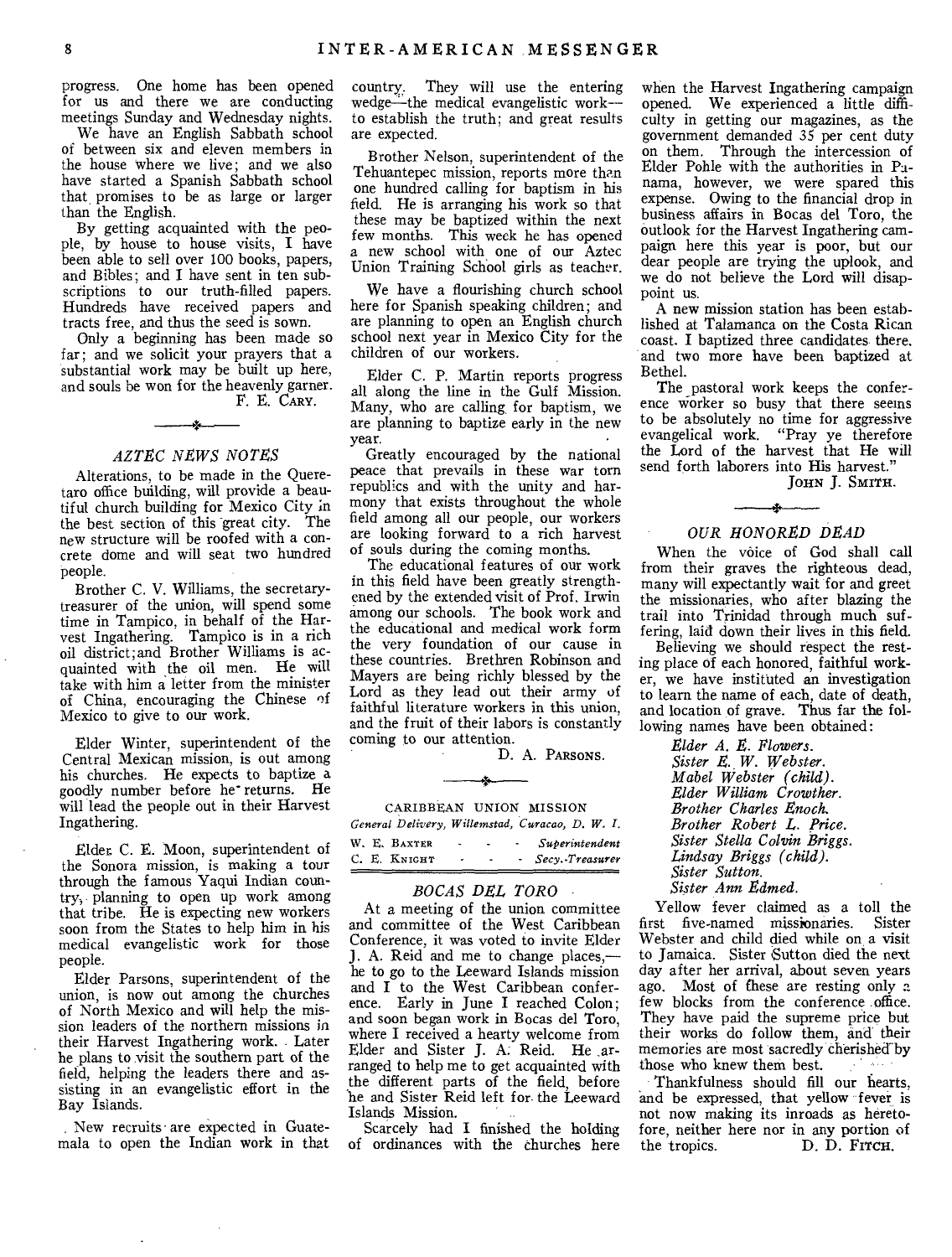#### *BARRANQUILLA*

Last week we started in the Harvest. Ingathering work and received \$136.00. Then yesterday we went up to see a Mr. William Ladd, who owns a small tract of land that is in the very best part of the residential section of this city, and at the present time he is selling it off by lots at about \$900.00 per lot.

He is very friendly toward educational work, etc., but is not so interested in religious work, although he is an Episcopalian. He has given the Presbyterians a lot, and is thinking of giving them another; he has inferred that he will give us a couple of lots, and sell us the rest of the block at a very reasonable rate, if we can give him some definite plans of what can be done on the land to improve it and also make his land sell better. F. A. BROWER.

#### ż. *THE MESSAGE IN LA CONCEPCION*

It was in 1916 that I accepted this blessed truth. As station agent here in La Concepcion I had time to study; and well do I remember those blessed hours, when, after dispatching the trains, I would sit down and study the Scriptures and read all the books and papers I could get on this present truth. Without knowing it, I found myself telling the people of what I was learning and found to my surprise that some wanted

to hear more.<br>In about a year and a half, when Elder Kneeland visited us, he found six ready for baptism. We were baptized; and the priests started a campaign against us. During those first days, the priest from a place called David was preaching against our mode of baptism. A French man, who is still one of our best friends, and who has been excommunicated for sending his children to our school, got up and said: "Well, Padre, was Christ baptized in a bucket?" The question worked like magic, he said no more about baptism.

I spoke to our late Dr. Henriquez, about our needs for a church building and he gave us \$100.00. A lot was secured; and we began to get ready for our little building. In 1919, when Elder Kneeland visited us the second time, he baptized four more and laid the corner stone for our building.

Since then other workers have visited us. The Lord has blessed us through them, and we are thankful. Colporteurs have helped us to sow the good seed all around us. Both our large and small books have found their way into the homes of many in David and La Concepcion, as well as several other towns.

We have distributed thousands of tracts, and have given the people this message by word of mouth. The field is really ripe for the harvest.

Our present membership at La Concepcion is 56. We thank the Lord for our past experiences. Our record shows that we have increased our offerings and nearly doubled our tithes during the first nine months of this year over the same period last year. We study at four different places every Sabbath. We are planning to rebuild our little chapel which is too small.

Surely, we have not done all that we should have done but we trust that in the near future, we (the only Spanish church in our conference) will prove ourselves worthy of "the high calling in Christ Jesus." ISMAEL ELLIS. ISMAEL ELLIS.

#### EXPERIENCES IN CAMAGUAN

About four years ago when living in Caracas, Venezuela, Mr. Greenidge and I were asked to go to Camaguan, in the interior of that great country. Feeling that the call was from God, we gladly went, being confident that the Lord would fulfil His promise, "Lo, I am with you alway."

Two days after receiving the call, we were on our way in the mission auto; and we hoped to reach our destination in three days. But on the third day our machine broke down. There were eight of us in it. We got out and pushed it to the nearest shade tree. There we waited the remaining portion of the day, hoping that some one would pass, even out there in that desolate region, who could help us in our situation.

But our waiting was vain, so we made ready for the night. Our beds consisted of dry banana leaves covered with blankets. There we lay down with the starry heavens as our roof. We spent a pleasant night, but little did we think that we would spend four nights there along that desert road.

The next morning Brother Baxter started out on foot to the nearest town. Late that evening he returned with a small piece of iron that was to be filed into the shape of a hook. The next day was Sabbath, and we rested. Sunday morning the job of making the hook was begun, and that lasted till about three o'clock Monday afternoon.

Water is very scarce along these roads; and all we were able to obtain where camped was from a nearby mud hole where passing animals quenched their thirst. However, we were fortunate in finding a lime tree not far away; and by squeezing lime juice into the water it was made quite palatable to our dry mouths.

Monday afternoon after the car was fixed we drove as far as LaFey, where Brother Baxter obtained the needed iron. Here we spent another night out of doors. About noon the next day we reached Camaguan and received a hearty welcome from the believers and others there.

We were neither surprised nor disappointed; for we found things as they had been described to us before. The town is not large; most of the houses have thatched roofs, and mud floors. We we fortunate, however, in getting a house with brick floors. After a time we were obliged to move. The house into which we then moved had a bad roof. When it rained, we had to be careful or everything would get wet.

Camaguan gets its water supply from a very muddy river. Most of the people use it in this condition; but we filtered and boiled ours. The cheapest foods that could be obtained there were corn, meat, beans, peas, yucca, and topocho, something like our plantain. Rice was also used. Owing to the great heat, fruit *lasts* but a very short time; usually there was none.

There are just two seasons in Camaguan—the wet and the dry. During the dry season the heat is intense, water is scarce, and vegetation scanty. The cattle, on the surrounding plains, suffer very much from the lack of food and water. Being thirsty for a long time, many of them drink themselves to death when taken to a river.

During the rainy season, which begins in May and lasts through November, mosquitoes abound; and animals from the nearby savanahs seek refuge by crowding into certain sreets in Camaguan about sunset. There they spend the night and then go back to the savanahs in the day. During the wet season as well as the dry many cattle are lost. Sometimes animals get isolated and have to stand in water for a long time. This causes their hoofs to loosen and drop off. Others get stuck in the mud and die if not rescued soon.

Camaguan is usually isolated as long as the rains continue. This makes it necessary to go to other places by canoes.

This pictures briefly the place in which we began our school in February 1922. We opened school'with two pupils; but by December 1924 we had an enrollment of about seventy. God richly blessed our efforts among the needy peoples of those regions. MRS. R. E. GREENIDGE.

"Indulged appetite is the greatest hindrance to mental improvement and soul sanctification." *"Testimonies," Vol. IX, page 156.*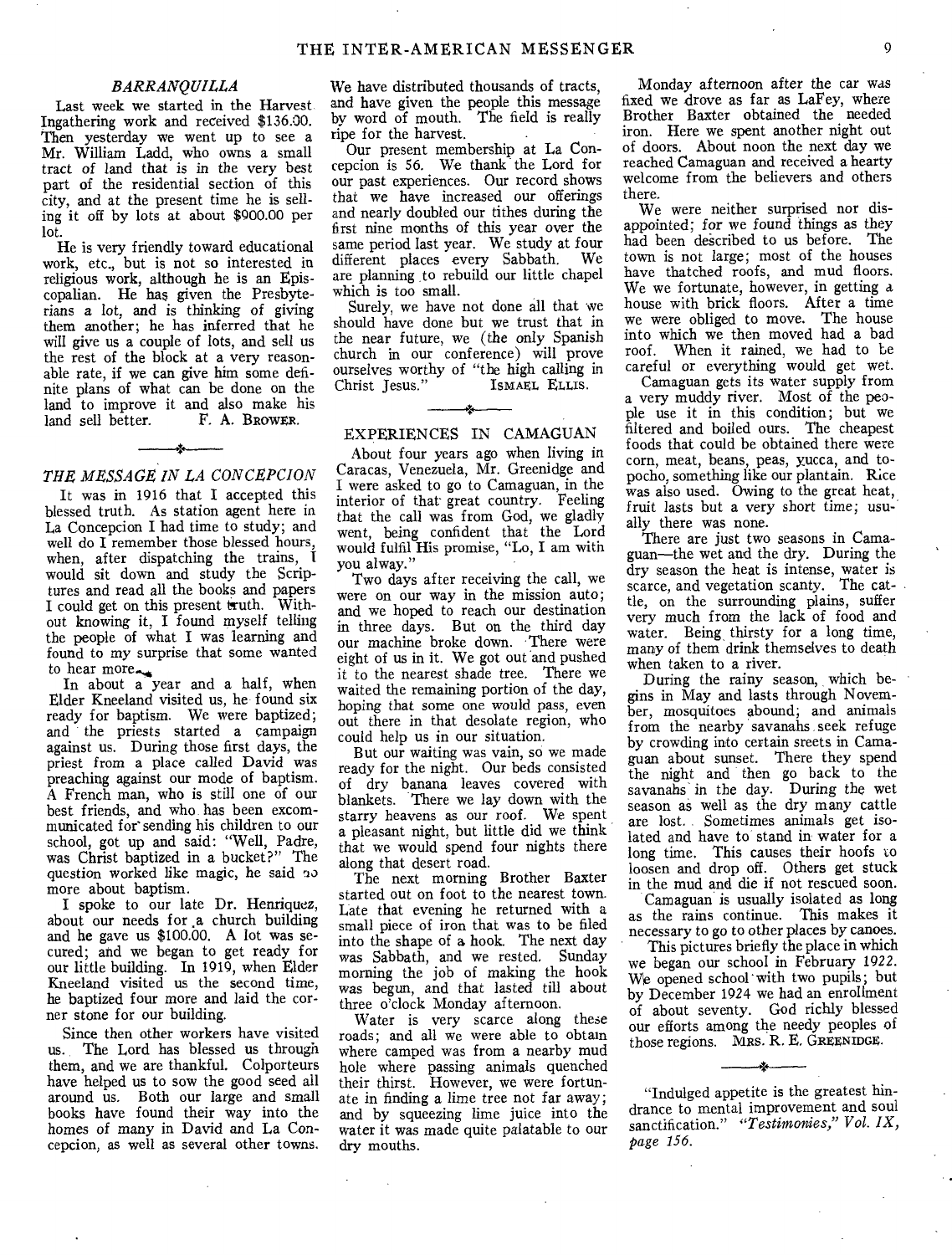#### PUBLISHING HOUSE SECTION

Conducted by H. C. Kephart, Mgr. Central American. Branch, Pacific Press Publishing Association Devoted to the Interests of the Publishing Department

#### OUR FIELD LEADERS

| ANTILLIAN UNION -                               | G. D. Raff (on furlough) |
|-------------------------------------------------|--------------------------|
| Cuba, R. E. Stewart                             | Dominicana, F. E. Brito  |
| Jamaica, O. P. Reid                             | Porto Rico, Leo Odom     |
| AzTEC UNION H. A. B. Robinson                   |                          |
| Guatemala, Honduras, and Salvador, W. F. Mayers |                          |
| CARIBBEAN UNION                                 | C. B. Sutton             |
| Colombia E A Brower                             | Cuinna C. H. Carter      |

*Colombia,* F. A. Brower *Guiana,* C. H. Carter *Leeward Islands,* George Rickard *South Caribbean,* P. E. Shakespeare *Venezuela, F.* W. Steeves

#### *LATEST NEWS FROM VENEZUELA*

(There isn't room to use Brother F. W. Steeves' latest letter entire, but we wish to pass on several paragraphs from it, telling of the success of the colporteur work in that field.)

When I went to the eastern part of the field, my colporteur was away in the interior, and sent word to me that he would not be able to meet me very soon. He was just starting to make a delivery. I went to work in the port of Carúpano, and took over fifty orders there and in a neighboring town. As I did not have books with me, I went back home, and was there just two days when I left to make my delivery of the health book in Valencia. Then I came back a little out of the road and spent a week with a canvasser that was arriving from the llanos. We were blessed with 1300 bolivars' worth of orders.

I told you that the young man who had worked in Maracaibo with "Our Day" was going to start with "Home Physician" in the districts around Caracas. He had a goal of 100 books. He took 170 orders in a little over a month and has already delivered 100 books. He is now the richest man in the mission.

The man over in the Andes is having good success. He has had some great difficulties to meet in that very fanatical stronghold, but nevertheless he writes very encouraging letters, and is doing a wonderful work in that part. I am calling him home for the institute, and am planning on sending him back with the medical book after the institute. I think I shall send him away over to the Colombian border, with about 400 books. I also want to send a man to the Maracaibo district with another 400. You can see why we have sent in the order for the twenty cases.

The thing I was most happy about in your last *"Promoter*" is the news in regard to "Ministry of Healing," Spanish. This book will prove a wonderful blessing in these Spanish countries. I just read it through again on my last trip. It is a wonderful book. As soon as we get our medical book about sold you can count on us wanting some. We will also want a large quantity of "Contagious and Tropical Diseases."

In closing, I will say that the work is growing here in Caracas. Many new people are comng out to the meetings. Two weeks ago Brother Barrowdale baptized fifteen people here in Caracas. Already they have another class started. The prospects look good for a much larger membership here in the very near future.

#### *PUBLISHING DEPARTMENT ACTIVITIES*

The changes during the past several years in the organization now known as the Inter-American Division are too numerous to be named. The good old days of the West Indian Union Conference are now almost completely forgotten. Without doubt, all our workers, and especially those connected with any part of this field in earlier days, rejoice over the permanent form of organization finally developed.

Not many years ago Brother J. A. P. Green was hopping around over this vast territory as the general field leader. He must have had occasion for many disappointments and discouragements. Later, Brother G. D. Raff relieved him of part of the territory. Since then the Division has been organized, and each of the three unions now has a field missionary leader in charge.

Just now Brother Green is on his way back to this field. He has been asked to head up the publishing interests for the Division. Writing us just as he was about to leave Europe, where he has been laboring for several years, he tells us that it made both Mrs. Green and himself feel very happy to learn that they are soon to be "at home again."

As Brother Green again connects with the work in this part of the world as now organized we feel that the publishing interests have a brighter future before them than ever before. Brother Green brings many years of experience with him into the work; and each of the union men, and all the local men will have, we trust, the fullest co-operation of the directors in their respective fields; as the department pushes forward with its important work. God is blessing in the manning of the fields, and He is blessing in the work of scattering the message in printed form. The following reports tell only a small part of the story. When at last we cross the Jordan and can visit together in the New Jerusalem, we shall better understand how much has been accomplished by the distribution of the many thousands upon thousands of books and tracts being circulated annually.

The value of books and tracts sold to the various societies in Inter-America during the nine years of the existence of the Central American Branch is only slightly under a million dollars (the exact total being \$944,619.- 95). The yearly totals are as follows:

DIVISION YEARLY TOTALS, ALL CLASSES

|      | (For entire period of existence of Central Americal Branch) |                          |            |
|------|-------------------------------------------------------------|--------------------------|------------|
| 1917 | 52.349.40                                                   | 1922<br>×.               | 101.443.30 |
| 1918 | $-73.057.65$                                                | 1923                     | 129.711.25 |
| 1919 | 87.599.80                                                   | 1924                     | 93.641.75  |
| 1920 | 193.015.85                                                  | 1925                     | 117.629.65 |
| 1921 | 96.171.30                                                   | Total 9 years 944,619.95 |            |

The value of the different classes of literature sold to each union (as now organized) during the past five years, 1921-1925, is also shown. The sales to the Aztec Union represent  $43.2\%$  of the whole; to the Antillian,  $35.4\%$ ; and to the Caribbean, 21.4%.

|              | CLASSIFIED SALES OF BOOKS AND TRACTS WITHIN THE INTER-<br>AMERICAN DIVISION, FOR PERIOD OF FIVE YEARS, 1921-1925 |            |            |            |
|--------------|------------------------------------------------------------------------------------------------------------------|------------|------------|------------|
| Class of     | Antillian                                                                                                        | Aztec      | Caribhean  | Division   |
| Literature   | Union                                                                                                            | Union      | Union      | Totals     |
| Subscription | 171.720.25                                                                                                       | 221.074.00 | 99.448.65  | 492.242.90 |
| Trade        | 14,129.70                                                                                                        | 9,724.05   | 11.232.55  | 35.086.30  |
| Educational  | 2.489.55                                                                                                         | 856.10     | 3.353.25   | 6,698.90   |
| Tracts       | 2.019.85                                                                                                         | 1,233.85   | 1,315,45   | 4,569.15   |
| Totals       | 190.359.35                                                                                                       | 232,888.00 | 115,349.90 | 538,597.25 |

F. W. STEEVES.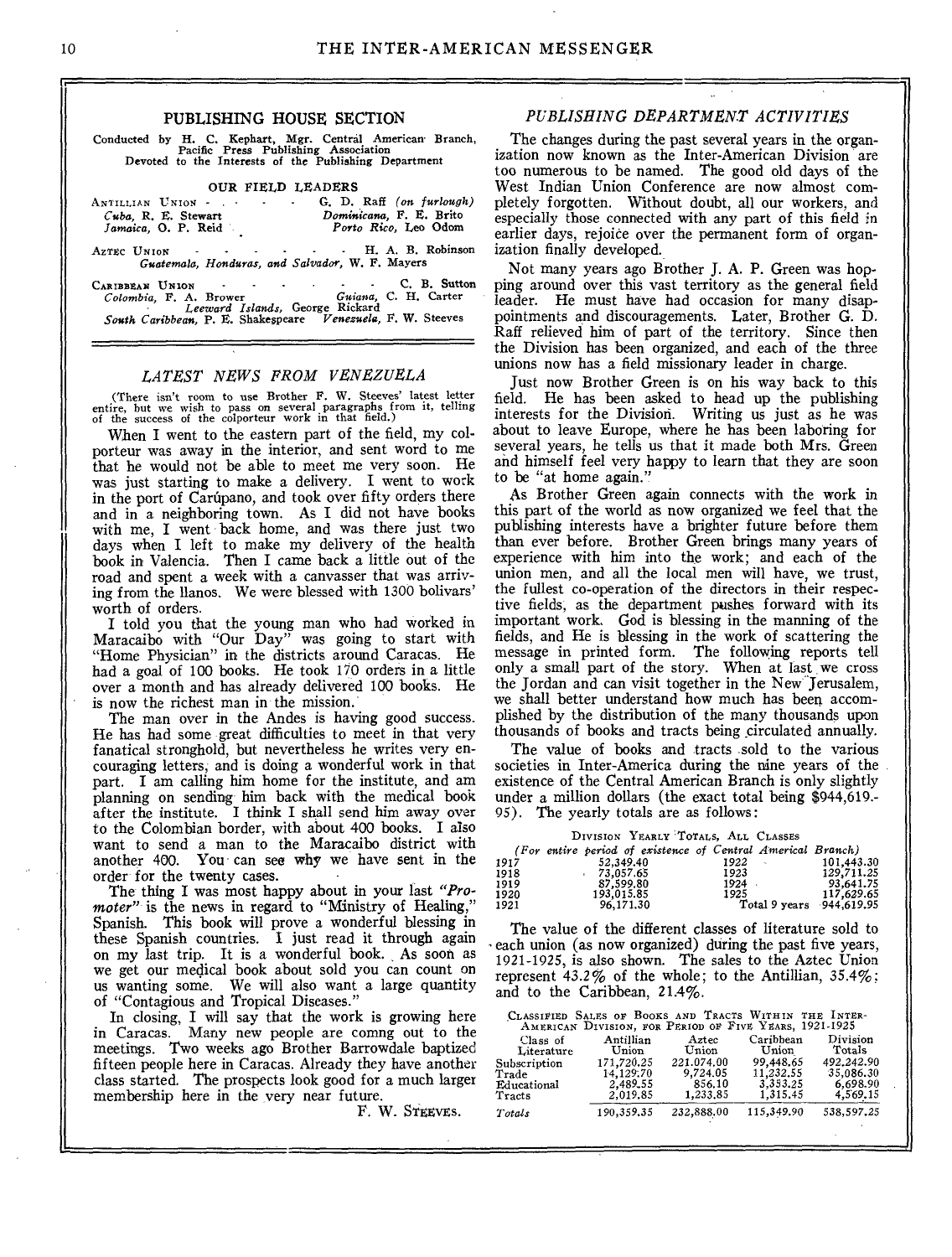To those interested in sales reports, such tables as these will prove interesting. Still more interesting, however would be a more detailed report, showing the sales of the several classes of literature to each union, year by year; while of even greater interest would be such a report for each field. But space for such extended reports is not available.

The year's report (1925) of literature sales is also presented in this issue. It is interesting to note that this past year has been one of the best years for the distribution of our literature, over \$117,000 worth of books and tracts having been sent to the sixteen local fields listed. To make such figures, large quantities of literature must be handled. One of the prominent fields in 1925 sales is Honduras. Though standing fifth in the Division for value of books and tracts secured, the figure of \$10,719.35 is a high-water mark for that mission. The same could be said for Venezuela, if we were to overlook the record of 1921. There are many items of interest in the report, and our readers will be glad to study in carefully.

#### *A CAUSE THAT NERDS ASSISTANCE*

Beginning with the first issue of 1926 *El Centinela*  starts on a new career. Published in more convenient sized sheet, and with new and neater trimmings, it is now to be handled at the popular price of 10 cents a

copy, and \$1.00 a year. We make no attempt to cover up our object in bringing about such changes. The time has come to greatly augment the circulation of this valuable Spanish magazine. Having given every possible inducement to the workers and lay members to unite in the task of circulating *El Centinela* in proper quantities, we wish here to ask a very definite favor from all. We want you to do what you can and what your share should be to bring a gross circulation of at least 25,000 copies a month, such a goal to be attained by. the middle of the year.

the number handling the magazine. We most earnestly solicit the cooperation of all our readers in the effort to reach the suggested goals. In the circulation for the January issue is included a suggested goal for each union. There has hardly been time for the fields to get to work on such a schedule, so it is not surprising that the average monthly increase of 3,057 copies has not been entirely met. Yet the first month's increase is perhaps the easiest of all to reach, so there will have to be some most energetic effort put forth all along the line. Later, perhaps, we can have the goals for the several unions apportioned to each Spanish field. But the most important thing is to adopt plans in each field that will increase

|                                                                                               | "EL CENTINELA"<br>Circulation | Goal   | <b>CIRCULATION</b><br>January<br>Goal-July 1 1st Mo. Circulation Over |       | Short |
|-----------------------------------------------------------------------------------------------|-------------------------------|--------|-----------------------------------------------------------------------|-------|-------|
| Cuba<br>Porto Rico<br>Santo Domingo                                                           |                               |        | 3,997<br>1,535<br>400                                                 |       |       |
| Antillian Union                                                                               | 9,000                         | 5,465  | 5,932                                                                 | 467   | .     |
| Guatemala<br>Honduras<br>Mexico<br>Salvador                                                   |                               |        | 204<br>250<br>2.041<br>140                                            |       |       |
| Aztec Union                                                                                   | 10,00                         | 4,040  | 2,635                                                                 |       | 1.405 |
| Colombia<br>Venezuela<br>West Caribbean                                                       |                               |        | 807<br>259<br>255                                                     |       |       |
| Caribbean Uuion                                                                               | 5,000                         | 1.736  | 1.321                                                                 |       | 415   |
| INTER-AMERICA                                                                                 | 24,000                        | 11.241 | 9,888                                                                 | (net) | 1,353 |
| Arizona<br>California<br>Central California<br>Southern California<br>Southeastern California |                               |        | 23<br>6<br>27<br>140<br>32                                            |       |       |
| Pacific Union                                                                                 | 2.000                         | 630    | 228                                                                   |       | 402   |
| South Texas<br>North Texas                                                                    |                               |        | 92<br>50                                                              |       |       |
| Southwestern Union                                                                            | 1.000                         | 310    | 142                                                                   |       | 168   |
| Miscellaneous States                                                                          | 500                           | 191    | 104                                                                   |       | 87    |
| Philippines<br>Misc. Foreign<br>Other Miscellaneous                                           | 250                           | 97     | 30<br>51<br>81                                                        |       | 16    |
| Total January, 1926<br>January, 1925<br>Increase                                              | 27,750                        | 12,469 | 10.443<br>9,877<br>566                                                |       | 2.026 |

### *SALES REPORT BY UNIONS, DECEMBER, 1925*

| CENTRAL AMERICAN BRANCH, PACIFIC PRESS PUBLISHING ASSN. |              |                          |             |                |            |
|---------------------------------------------------------|--------------|--------------------------|-------------|----------------|------------|
|                                                         | Subscription | Trade                    | Educational | Tracts         | Total      |
| Antillian Union                                         | 2,059.75     | 286.60                   | 46.80       | 7.95           | 2.401.10   |
| Aztec Union                                             | 425.00       | 50.00                    | 46.80       | 11.15          | 532.95     |
| Caribbean Union                                         | 2,443.50     | 209.35                   | .90         | 12,30          | 2,666,05   |
| Inter-America                                           | 4.928.25     | 545.95                   | 94.50       | 31,40          | 5,600.10   |
| Total, December, 1925                                   | 4.928.65     | 583.35                   | 94.50       | 33.00          | 5,639,50   |
| Total, December, 1924                                   | 17,584.05    | 682.00                   | 7.60        | 166.15         | 18,439.80  |
| Decrease                                                | 12,655.40    | 98.35                    |             | 133.15         | 12,800.30  |
| Increase                                                |              |                          | 86.90       |                |            |
|                                                         |              | SALES REPORT. JANUARY TO |             | DECEMBER, 1925 |            |
| Bahamas                                                 | 673.75       | 277.50                   | 13.10       | 2.50           | 966.85     |
| Cuba                                                    | 20,479.80    | 1,110.30                 | 68.60       | 101.85         | 21,760.55  |
| Dominicana                                              | 1,094.00     | 156.35                   | 200.65      | 59,60          | 1,510.60   |
| Haiti                                                   | 46.15        | 151.85                   | $\cdots$    | 10.70          | 208.70     |
| Jamaica                                                 | 1,515.10     | 1,020.85                 | 294.80      | 26,90          | 2,857,65   |
| Porto Rico                                              | 2,404.50     | 345,75                   | 27.85       | 67.35          | 2,845.45   |
| Antiliian Union                                         | 26,213.30    | 3,062.60                 | 597.05      | 276.85         | 30,149.80  |
| Guatemala                                               | 5,641.50     | 115.45                   | .           | 69.50          | 5,826.45   |
| Honduras                                                | 9,585.35     | 866.95                   | 198.50      | 68.55          | 10,719.35  |
| Mexico                                                  | 29,120,35    | 1,162.00                 | 2.35        | 105.30         | 30,390.00  |
| Salvador                                                | 1,270.00     | 102.35                   | .40         | 11.00          | 1,383.75   |
| Aztec Union                                             | 45,617.20    | 2,246.75                 | 201.25      | 254.35         | 48,319.55  |
| Colombia                                                | 1,044.40     | 127.05                   | 12.75       | 18.90          | 1,203.10   |
| Guiana                                                  | 2,627,75     | 268.15                   | 39,55       | 41.85          | 2.977.30   |
| Leeward Islands                                         | 3.255.50     | 539.00                   | $\cdots$    | 36.05          | 3,830.55   |
| South Caribbean                                         | 8,088.00     | 564.45                   | 35.85       | 14.75          | 8,703.05   |
| Venezuela                                               | 11,158.30    | 91.60                    | 7.00        | $\cdots$       | 11,256.90  |
| West Caribbean                                          | 9,519.40     | 1,151.70                 | 439.25      | 79,05          | 11,189.40  |
| Caribbean Union                                         | 35,693.35    | 2,741.95                 | 533.70      | 191.30         | 39,160.30  |
| <i><b>INTER-AMERICA</b></i>                             | 107,523,85   | 8,051.30                 | 1,332,00    | 722.50         | 117.629.65 |
| P. P. Branches                                          | 1,283.10     | 1.00                     | .           | 10.50          | 1,294.60   |
| Other S D A Houses                                      | 4.80         | 21.60                    | .           | 1.00           | 27.40      |
| Miscellaneous                                           | 42.00        | 256.10                   | 19.40       | 2.10           | 319.60     |
| GRAND TOTAL                                             | 108,853.75   | 8,330.00                 | 1.351.40    | 736.10         | 119,271.25 |
| Jan. to Dec. 1924                                       | 85.111.35    | 7,483.20                 | 718.95      | 810.25         | 94,123.75  |
| Increase                                                | 23,742.40    | 846.80                   | 632,45      | $\cdots$       | 25,147.50  |
| Decrease                                                |              |                          |             | 74.15          |            |
|                                                         |              |                          |             |                |            |